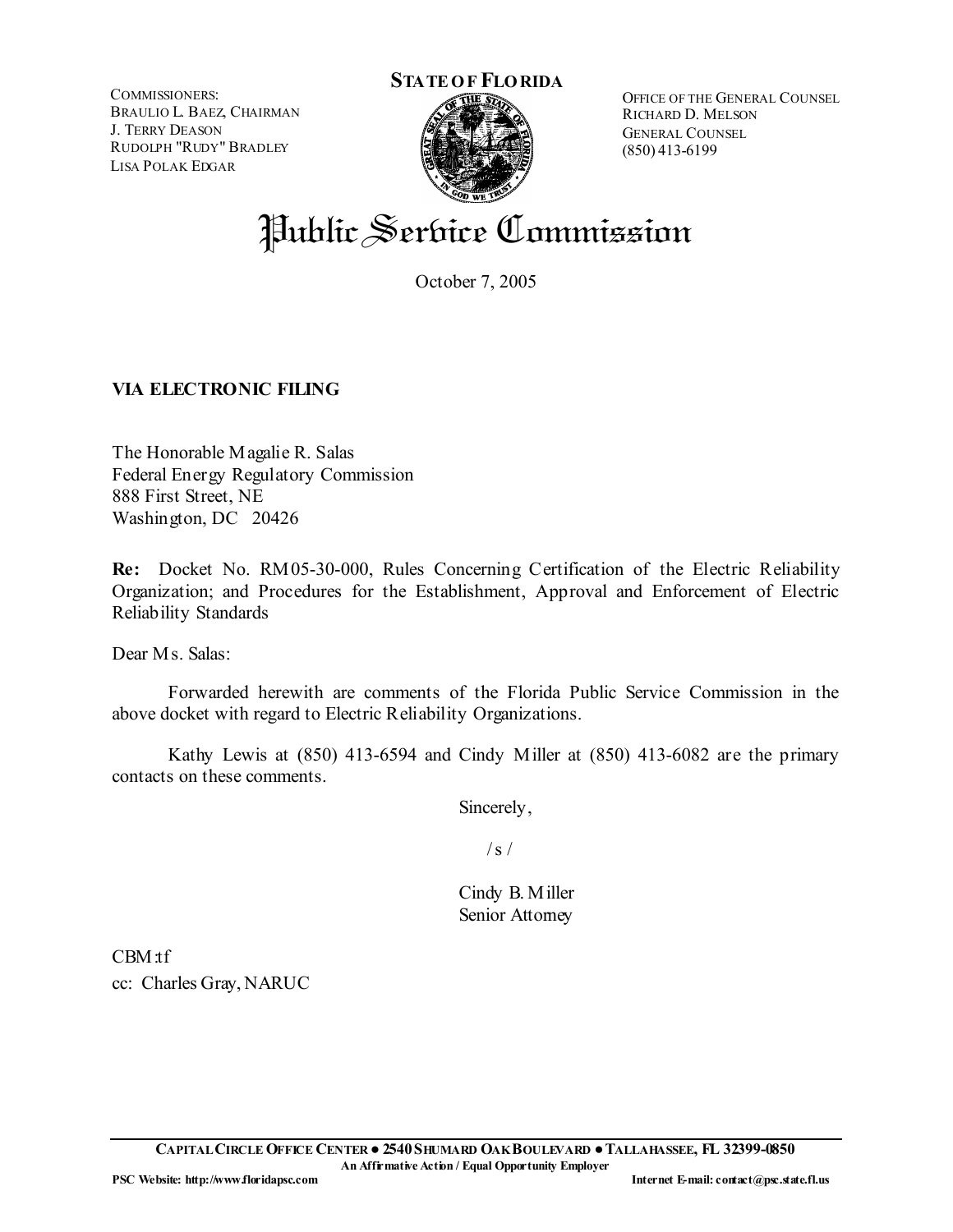## **UNITED STATES OF AMERICA BEFORE THE FEDERAL ENERGY REGULATORY COMMISSION**

**) ) ) ) )** 

**Rules Concerning Certification of the Electric Reliability Organization; and Procedures for the Establishment, Approval, and Enforcement of Electric Reliability Standards** 

**Docket No. RM05-30-000** 

#### **COMMENTS OF THE FLORIDA PUBLIC SERVICE COMMISSION**

The Florida Public Service Commission (FPSC) hereby files to express concerns with certain aspects of the Notice of Proposed Rulemaking (the Rulemaking) issued September 1, 2005. Our comments focus primarily on Sections 38.7 and 38.12 of the proposed rule. We are concerned with FERC's interpretation regarding the ability of Regional Entities to adopt reliability standards to reflect regional differences as expressed in Section 38.7. We also focus our comments on Section 38.12, which establishes a procedure whereby a party may contest and force a FERC review of a state action to ensure the safety, adequacy, and reliability of electric service within the state, based on a claim that the action is inconsistent with an approved reliability standard. We strongly urge that the FERC rulemaking make it clear that parties to a state action should be required to wait until final state action before FERC review is granted.

#### **State Law and Authority**

The FPSC's jurisdiction and authority in the area of bulk power system reliability is wellfounded in Florida Statutes, expressed in our agency's rules, and carried out through agency action. State law provides: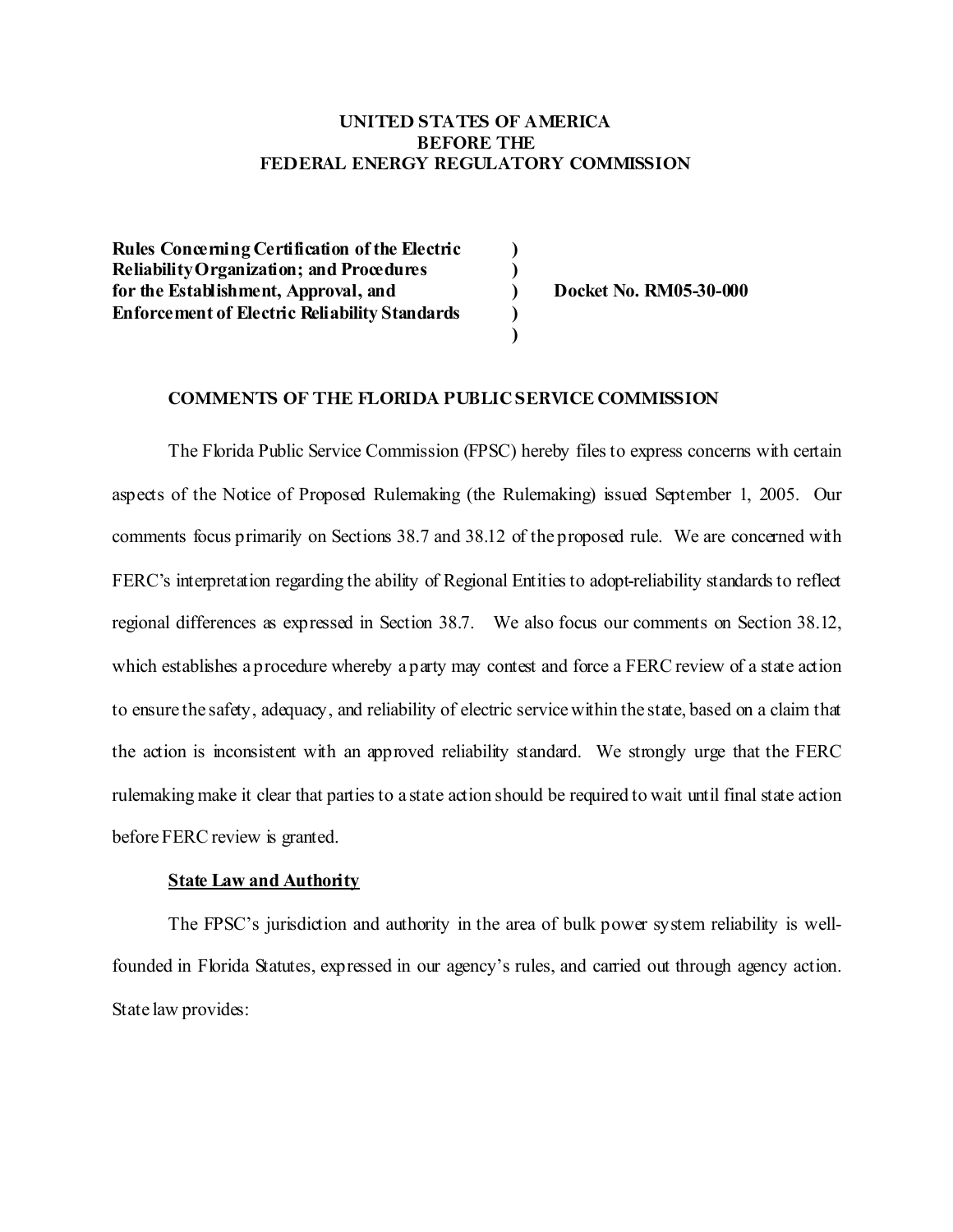In the exercise of its jurisdiction, the commission shall have power over electric utilities for the following purposes:…(c) To require electric power conservation and reliability within a coordinated grid, for operational as well as emergency purposes. **Section 366.04(2)(c), Florida Statutes** 

The commission shall further have jurisdiction over the planning, development, and maintenance of a coordinated electric power grid throughout Florida to assure an adequate and reliable source of energy for operational and emergency purposes in Florida and the avoidance of further uneconomic duplication of generation, transmission, and distribution facilities. **Section 366. 04(5), Florida Statutes** 

The commission shall have the power to require reports from all electric utilities to assure the development of adequate and reliable energy grids. **Section 366.05(7), Florida Statutes**

Energy reserves of all utilities in the Florida energy grid shall be available at all times to ensure that grid reliability and integrity are maintained. The commission is authorized to take such action as is necessary to assure compliance. However, prior commitments as to energy use: (a) In interstate commerce, as approved by the Federal Energy Regulatory Commission; (b) Between one electric utility and another, which have been approved by the Federal Energy Regulatory Commission; or (c) Between an electric utility which is a part of the energy grid created herein and another energy grid shall not be abridged or altered except during an energy emergency as declared by the Governor and Cabinet. **Section 366.055(1), Florida Statutes**

To assure efficient and reliable operation of a state energy grid, the commission shall have the power to require any electric utility to transmit electrical energy over its transmission lines from one utility to another or as a part of the total energy supply of the entire grid, subject to the provisions hereof. **Section 366.055(3), Florida Statutes**

While we are mindful of the federal role, both as it existed prior to and after the Electricity Modernization Act of 2005, Florida law continues to require oversight by the FPSC of individual utility transmission operating practices. Conformance with North American Electric Reliability Council (NERC) and Florida Reliability Coordinating Council (FRCC) transmission reliability standards has been accomplished with the oversight of the FPSC pursuant to our statutory authority and regulation of the individual utilities under our jurisdiction.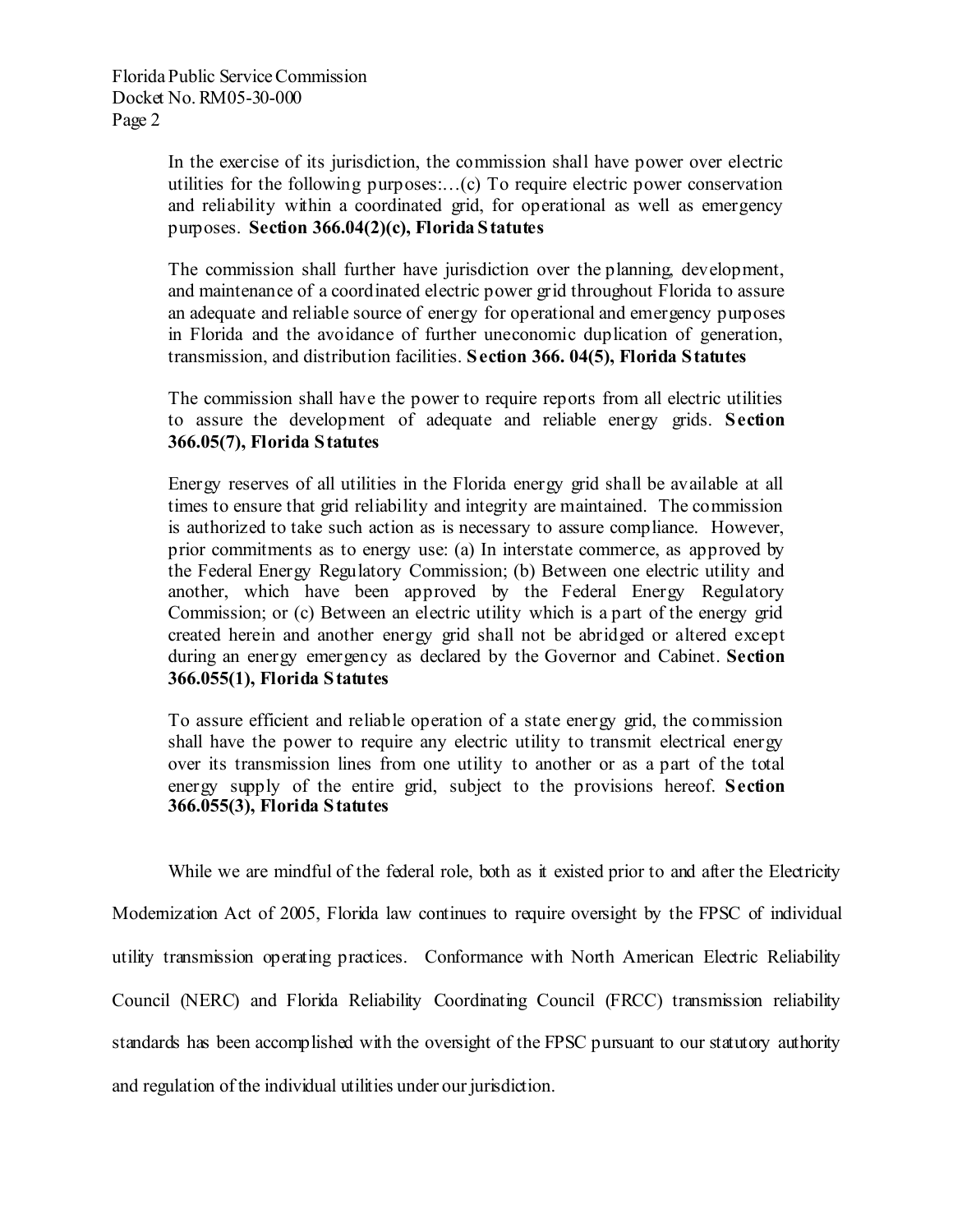### **Background**

Florida's unique geography as a peninsula has caused the development of a two region approach for reliability purposes. The panhandle area, west of the Apalachicola River, is served by Gulf Power Company (a subsidiary of Southern Company) and the Alabama Electric Cooperative (a generation and transmission cooperative serving four member distribution rural electric cooperatives). Both are members of the Southeastern Electric Reliability Council (SERC).

Peninsular Florida, the area east of the Apalachicola River, operates as a separate electric supply region. Beginning with the Florida Operating Committee, a consortium of three investorowned utilities formed in the late 1950's, electric reliability issues in peninsular Florida have been addressed by a succession of organizations. In 1972, the Florida Electric Power Coordinating Group established voluntary reliability standards, operating policies and procedures, identified transmission constraints, and eventually developed line loading relief procedures. In 1996, peninsular Florida utilities successfully petitioned the NERC to become the  $10<sup>th</sup>$  Regional Reliability Council, the Florida Reliability Coordinating Council (FRCC).

Prior to the Electricity Modernization Act of 2005, the electric utility industry in Florida used a system of voluntary self-regulation to perform reliability coordination functions through the regional reliability councils and the North American Electric Reliability Council. The FPSC works closely with the reliability councils, providing input into the specific standards. Where agreement cannot be reached, the FPSC has ultimate authority to resolve disputes and establish standards through rulemaking on its own motion. Pursuant to Rule 25-6.0183, Florida Administrative Code (F.A.C.), the FPSC has adopted the FRCC's Generating Capacity Shortage Plan, dated August 2002, as the Commission's plan to address generating capacity shortage emergencies within Florida. Rule 25- 6.0185, F.A.C., requires each generating electric utility in Florida to have on file with the FPSC a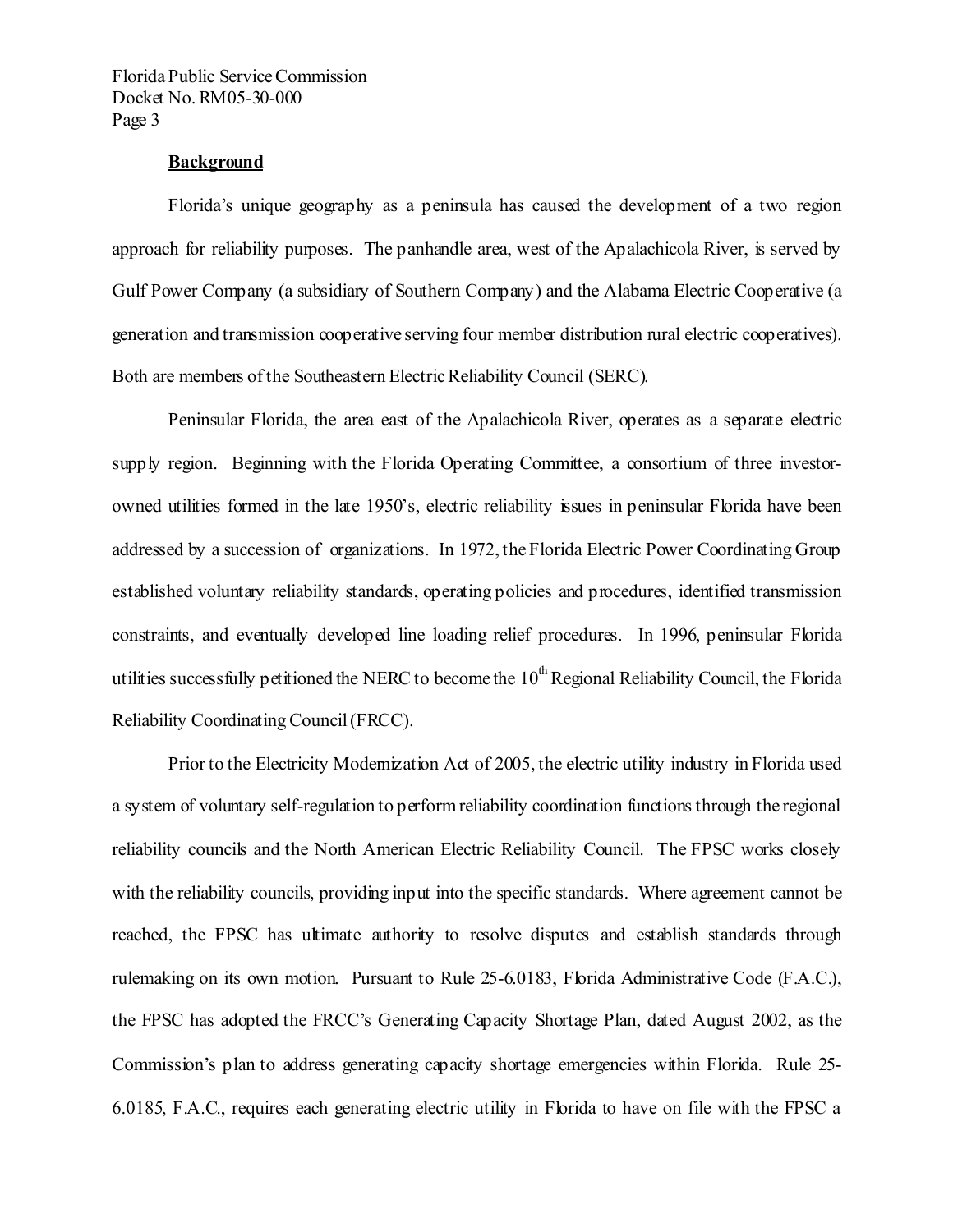long-term energy emergency plan to establish a systematic and effective means of anticipating, assessing, and responding to a long-term emergency caused by a fuel supply shortage. These plans are concurrently filed with the FRCC which coordinates the emergency actions taken by electric utilities within peninsular Florida. Most recently, the FRCC has filed a rulemaking petition with the FPSC to establish a procedure in Florida governing state review of regional bulk power system reliability standards established as a result of the FERC's implementation of the Electricity Modemization Act of 2005.

#### **Areas of Concern**

The FPSC has supported mandatory national reliability standards with the caveat that State statutes continue to be met. The FPSC is concerned the proposed rule could diminish Florida's ability to assure safe, adequate, reliable and efficient operation of the energy grid in Florida. As stated above, Florida Statutes grant the FPSC significant authority in this area. If reliability problems arise, the FPSC is required to take action, as needed, to resolve them.

# **Delegation of certain Electric Reliability Organization (ERO) authority to Regional Entities - Section 38.7**

FERC's interpretation of delegated authority appears to be more restrictive than contemplated by the Electricity Modernization Act of 2005. Section 215(e) of the Act states that the Commission (FERC) "may assign the ERO's authority to enforce reliability standards under paragraph (1) directly (emphasis supplied) to a Regional Entity …." At paragraph 80 of the proposed rulemaking, the FERC states its interpretation of Subtitle A as meaning "the only delegated authority a Regional Entity would possess would be the authority to enforce Reliability Standards approved by the Commission in a specific region." FERC's interpretation appears to mean that Reliability Standards by a Regional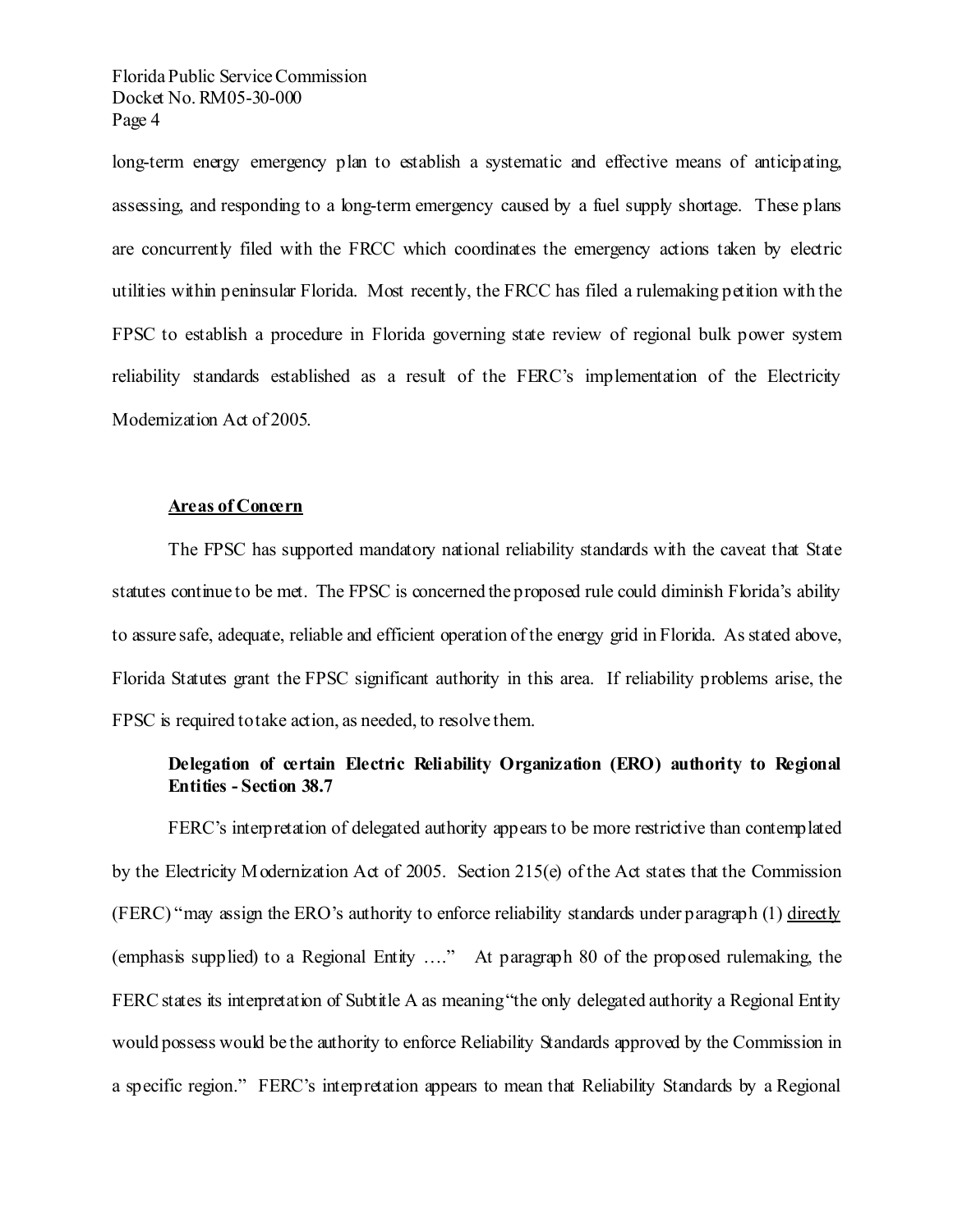Entity which address regional differences will not have the same weight as national ERO Reliability Standards. As stated in paragraph 80, Reliability Standards proposed by a Regional Entity to the ERO, if ultimately approved by FERC, become "regional variances" and could only supplement ERO Reliability Standards, not substitute for them. *The FPSC urges the FERC to make it dear that regional standards and criteria adopted by a Regional Entity with appropriate State review and approval be treated as and given the same weight within the region as ERO Reliability Standards.* 

#### **Review of State Action - Section 38.12**

Section 38.12 of the proposed rule specifies that states are not preempted from taking action to ensure the safety, adequacy, and reliability of electric service within the state, so long as such action is not inconsistent with a FERC approved reliability standard. Section 38.12 also establishes a procedure whereby a party may contest a "state action," resulting in a FERC review. As stated previously, Florida's authority to take action to ensure the safety, adequacy, and reliability of electric service within the state is well founded in Florida Statutes. The practical application of the FPSC's authority has resulted in a high degree of reliability for our state. We ask the FERC to give deference to the states. FERC rulemaking should clarify that a state action should be final, through the issuance of a state commission order, prior to FERC initiating a consistency review of such "state action" pursuant to a request from the ERO, a Regional Entity, or other party. **The proposed rule should not allow parties to cause a "state action" to be prematurely stayed.**

### **Conclusion**

The FPSC supports the Electricity Modernization Act's requirement for mandatory reliability standards and applauds the FERC's alacrity in proposing rules to implement the Act. However, the